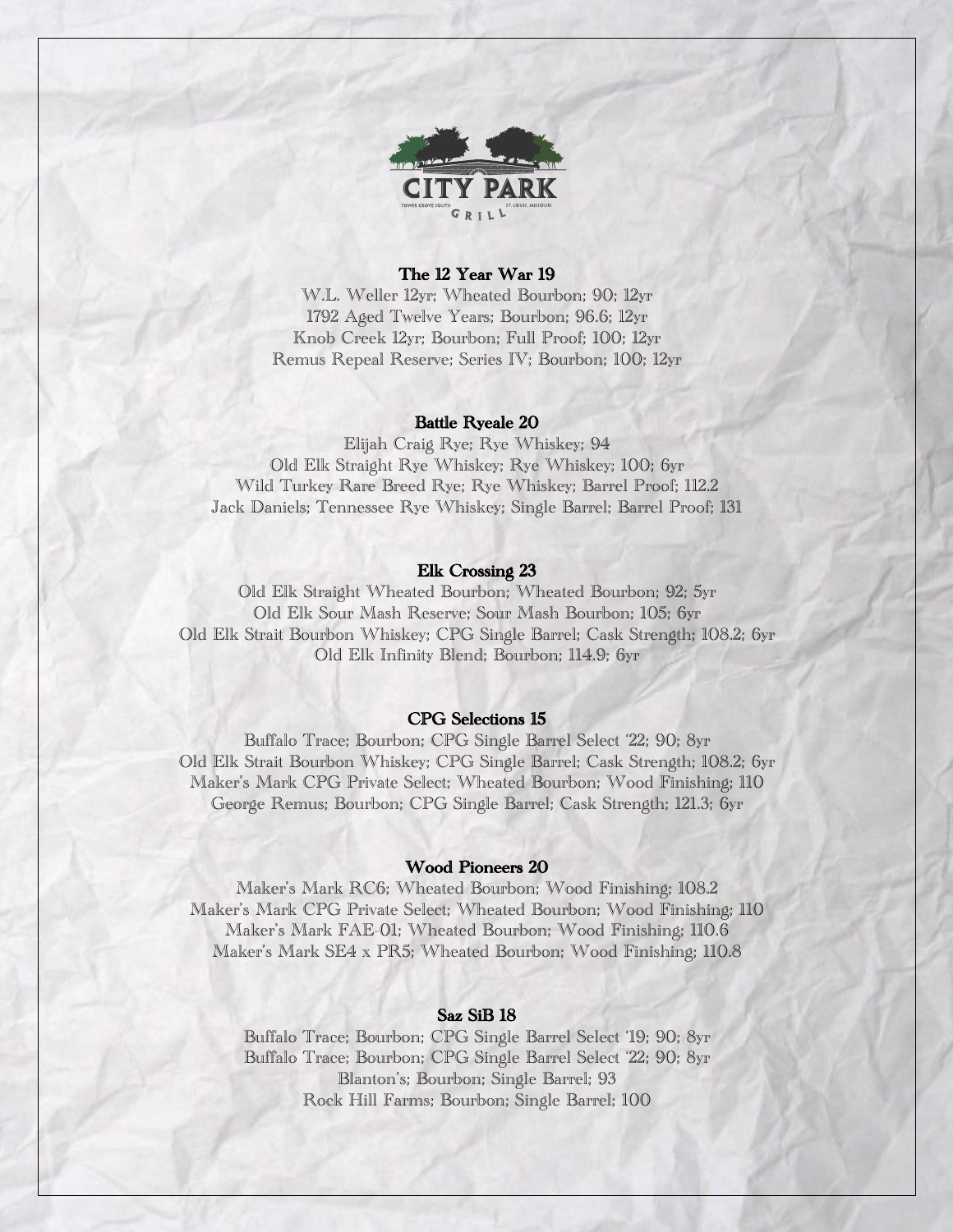# The Gates Of Heaven Hill 48

Elijah Craig 18yr; Bourbon; Single Barrel; 90; 18yr Old Fitzgerald 11yr; Wheated Bourbon; BiB; 100; 11yr Heaven Hill Heritage Collection; Bourbon; Barrel Proof; 118.2; 17yr Larceny; C920; Wheated Bourbon; Barrel Proof; 122.4; 6yr

# The 10 Year War 16

Russell's Reserve 10 Years Old; Bourbon; 90; 10yr Eagle Rare; Bourbon; 90; 10yr Remus Repeal Reserve; Series II; Bourbon; 100; 10yr Barrel Craft Spirits; Bourbon; Cask Strength; 028; 108.86; 10yr

#### Car Starter 20

Elijah Craig; C921; Bourbon; Barrel Proof; 120.2; 12yr Booker's; Noe Strangers Batch; Bourbon; Barrel Proof; 124.4; 6yr Jack Daniels; Bourbon; Single Barrel; Barrel Proof; 130.8 Stagg Jr; Bourbon; Barrel Proof; 131.1

# Jack Attack 22 (TOOS)

Jack Daniels 10 Years Old; Tennessee Whiskey; 97; 10yr Jack Daniels; Tennessee Whiskey; Single Barrel; Barrel Proof; 130.6 Jack Daniels; Tennessee Whiskey; Single Barrel; Barrel Proof; 130.8 Jack Daniels; Tennessee Rye Whiskey; Single Barrel; Barrel Proof; 131

## Wheat Your Whistle 22

W.L. Weller Special Reserve.; Wheated Bourbon; 90 W.L. Weller 12yr; Wheated Bourbon; 90; 12yr W.L. "Old" Weller Antique; Wheated Bourbon; 107 W.L. Weller Full Proof; Wheated Bourbon; 114

### Whiskey Row 15

Old Forester 1870 Original Batch; Bourbon; 90 Old Forester 1910 Old Fine Whiskey; Bourbon; 93 Old Forester 1897 Bottled In Bond; Bourbon; BiB; 100 Old Forester 1920 Prohibition Style; Bourbon; 115

## Whiskey Of The World 16

1792 Sweet Wheat; Wheated Bourbon; 91.2 1792 Aged Twelve Years; Bourbon; 96.6; 12yr 1792 Single Barrel; Bourbon; 98.6 1792 Full Proof; Bourbon; 125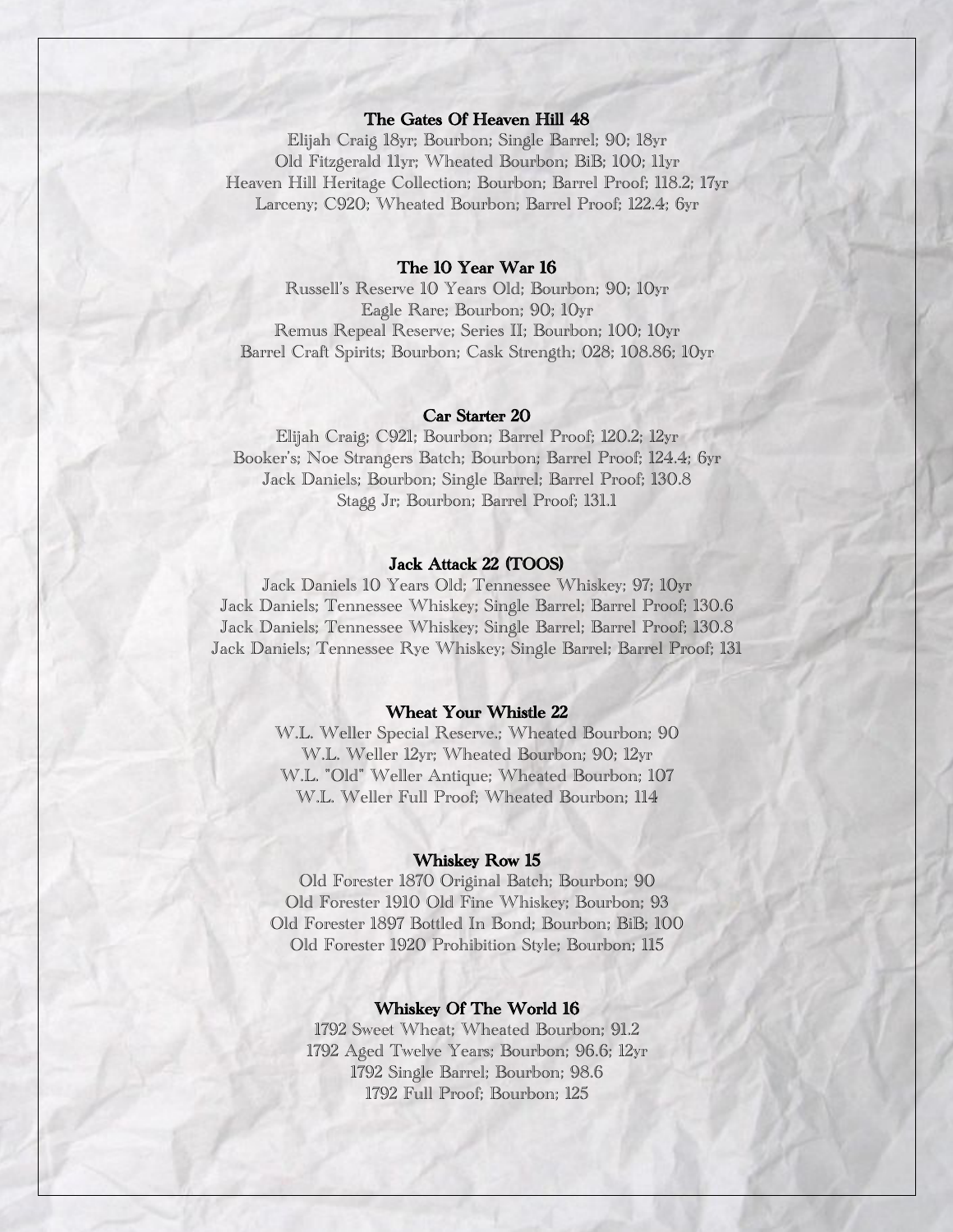## BT Beginnings 14

Eagle Rare; Bourbon; 90; 10yr Buffalo Trace; Bourbon; CPG Single Barrel Select '22; 90; 8yr Weller Special Reserve; Wheated Bourbon; 90 Blanton's; Bourbon; Single Barrel; 93

## Cheers, Jimmy! 14

Russell's Reserve 6 Years Old; Rye Whiskey; 90; 6yr Russell's Reserve 10 Years Old; Bourbon; 90; 10yr Russell's Reserve Single Barrel Rye; Rye Whiskey; 104 Russell's Reserve Single Barrel; Bourbon; 110

### Old Elk Finished 24

Old Elk Port Cask Finish; Bourbon; Cask Finish Series; 108.1; 5y Old Elk Armagnac Cask Finish; Bourbon; Cask Finish Series; 108.5; 5y Old Elk Sherry Cask Finish; Bourbon; Cask Finish Series; 109.7; 5y Old Elk Cognac Cask Finish; Bourbon; Cask Finish Series; 109.7; 5y

# It's Not How You Start, It's How You Finish 23

Blood Oath; Pact 8; Bourbon; Calvados Cask Finish; 98.6 Angel's Envy Finished Rye; Rye Whiskey; Caribbean Rum Cask Finish; 100; 6yr Old Elk Cognac Cask Finish; Bourbon; Cask Finish Series; 109.7; 5y Maker's Mark CPG Private Select; Wheated Bourbon; Wood Finishing; 110

# Beam's Umbrella 19

Knob Creek 12yr; Bourbon; Full Proof; 100; 12yr Baker's; Bourbon; Single Barrel; 107; 7yr Maker's Mark 46 Cask Strength; Wheated Bourbon; Wood Finishing; 109.6 Booker's; Bardstown Batch; Bourbon; Barrel Proof; 125.5; 6yr

### Beat The Heat 18

Elijah Craig; B521; Bourbon; Barrel Proof; 118.2; 12yr Elijah Craig; C921; Bourbon; Barrel Proof; 120.2; 12yr Elijah Craig; A122; Bourbon; Barrel Proof; 120.8; 12yr Elijah Craig; C918; Bourbon; Barrel Proof; 131.4; 12yr

## Turkey Day 20

Wild Turkey Kentucky Spirit; Bourbon; Single Barrel; 101 Wild Turkey Master's Keep Cornerstone; Rye Whiskey; 109 Wild Turkey Rare Breed Rye; Rye Whiskey; Barrel Proof; 112.2 Wild Turkey Rare Breed; Bourbon; Barrel Proof; 116.8